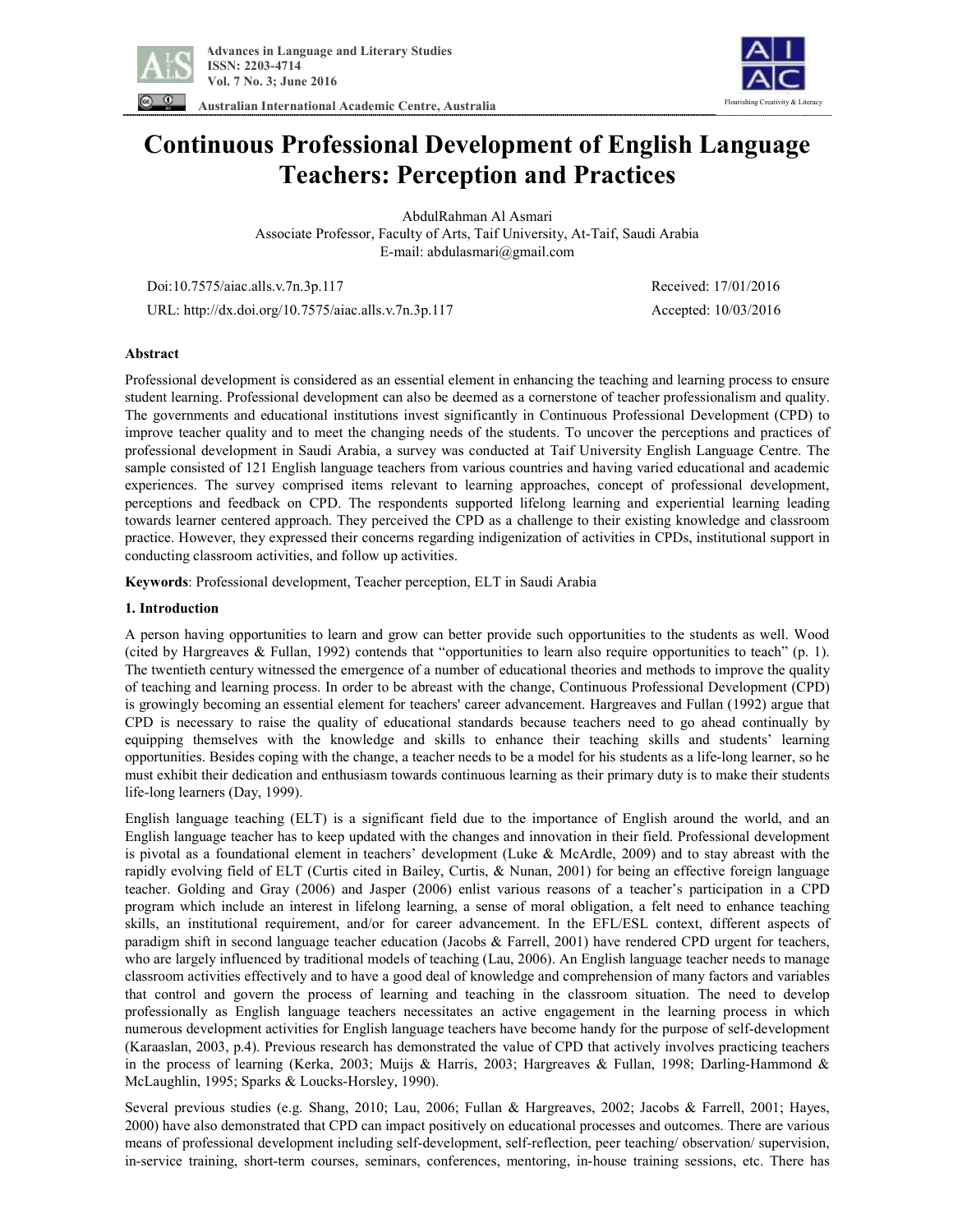been a continuous debate regarding CPD which tackled such issues as who and what is being developed, by whom and, most importantly, in whose interests (Nofke cited in David, Olwen, Janis, Mary & Anne, 2003).

English is mostly the medium of instruction at the higher education institutions in Saudi Arabia. Professionalism in teaching English as a Foreign Language (EFL) in Saudi Arabia has been affected by wide-ranging reforms in education such as curriculum, instruction, and assessments with the intention of achieving better education for Saudi learners to match the challenging educational demands of life and work in the 21st century (Badia, 2015). As such, the rapid changes in the educational scenario compel the teachers to work hard in order to respond to such changes effectively through CPDs. This means that teachers are required to be qualified to have high-level of knowledge in education which in turn advances their own professional knowledge and could also lead to the development of their teaching as a profession. These tendencies can be affected by many factors such as personal, educational and social factors which shape the status of being a professional teacher (Badia, 2015).

#### **2. Literature Review**

The 21st century started with the concept of globalization and learning other languages is vital to be a part of this process. It not only increased the number of learners of other languages, but it also initiated research in foreign or second language teaching and learning. Effective language study is focused on communication, facilitating the development of knowledge and skills in language and culture, integrating language acquisition with content from other subject areas, and preparing students to be lifelong learners and users of the skills, information, and insights they gain. The study of English amongst the other subject matters has become vital to cope with the world of technology and business around the world. Therefore, the teachers of English need to be updated with the knowledge and skills necessary to their professional growth and be a lifelong learner.

With the introduction of new methods and techniques, the role of a language teacher has changed (Turhan & Arikan, 2009; Bailey, 1992; Willis & Willis, 1996) and this change can refer to many things including knowledge, beliefs, attitudes, understanding, self-awareness and teaching practices (Bailey, 1992; Jackson, 1992). Classroom is a site that provides opportunities for experimentation, exploration, and change for both teachers and learners. Thus, to make it clear, innovation and change is a necessary part of teacher development (Allwrite cited in Yurtsever, 2012).

Much literature is available which engages teachers' professional growth, either pre-service or in-service. Here we need to understand the difference between teacher education and professional development. Díaz-Maggioli (2004) argues that in teacher education, teachers are recipients of knowledge presented by the experts in the field so the traditional development is not context- or teacher-sensitive. On the other hand, professional development means helping teachers grow in their profession which is a constructivist perspective to learning. Richards and Farrell (2005) use the terms training and development in the same context. They think training means preparing teachers for the teaching task, teaching situations, material adaptation, and grouping learners. However, development involves teachers' knowledge of themselves and of their teaching situations and it"often involves examining different dimensions of a teacher's practice as a basis for reflective review" (Richards & Farrell, 2005, p. 4). Another important aspect in professional growth is continuity as it is a lifelong process. Little (1993) stated that professional development offers meaningful, intellectual, social, and emotional engagement with ideas, materials, and colleagues both in and out of teaching. According to Freeman (1989), professional development is a strategy of influence and indirect intervention that works on complex, integrated aspects of teaching. The purpose of development is for the teacher to generate change through increasing or shifting awareness (Giraldo, 2014). Richards and Farrell (2005) further clarifies the concept of professional development that it serves as a longer-term goal and growth of teachers' understanding of teaching and of themselves as teachers. These goals may include: Understanding the process of language development, understanding change in teachers' roles according to the kind of learners, understanding the kinds of decision-making during lessons, reviewing one's own theories and principles of language teaching, developing an understanding of different styles of teaching, and determining learners' perceptions of classroom activities (p 4).

#### *2.1 Relevant Studies*

Atikler (1997) conducted a research on the relationship between the action research and self-development of English language teachers in accumulating knowledge of teaching situation, developing teaching skills and enhancing awareness of personal and professional aspects of teaching. His findings indicated that the participants experienced selfdevelopment in terms of knowledge, skills and awareness of teaching practice.

Renyi (1998) conducted a survey of CPD opportunities, interviewed teachers, conducted focus group discussions with the teachers who took charge of their professional development opportunities. The findings revealed that they viewed CPD as a continuous need throughout their careers in keeping up with changing knowledge, changing students, and a changing society.

Bailey, Curtis, and Nunan (1998) utilized journals, videotaping, and teaching portfolios with teacher educators. They concluded that CPD is a matter of self development just as teachers cannot do the learning for the learners, teacher educators cannot do the learning for pre- or in-service teachers. They argued that use of any of these activities could lead to effective professional development.

Investigating the effectiveness of action research, Özdemir (2001) analyzed the changes and improvements it brings to teaching. The data were collected through a research journal, an observation checklist, and action research reports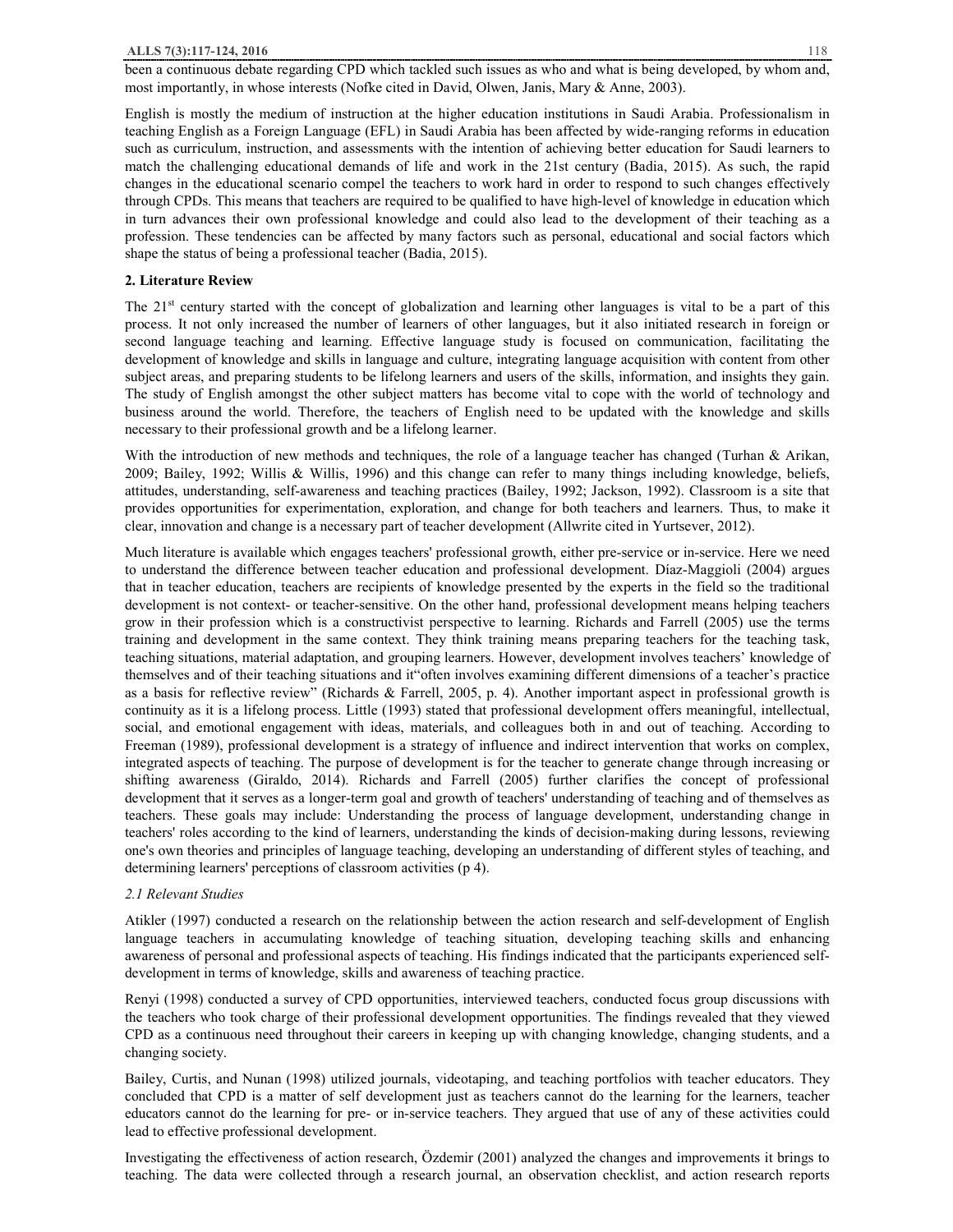written by the teachers. The researcher observed a positive change in their teaching style, a change in their views, perspectives, beliefs and ideas regarding language teaching, an awareness of other views and ideas by accessing the existing literature in the field. They concluded that action research contributed to teachers' professional self development and they were able to overcome the current problems in their classes through the application of some techniques and strategies.

ORC International (2001) carried out a research on 38 teachers from primary and secondary schools engaging them in discussion groups. The research showed that the teachers wanted to explore new ideas through discussions with teachers in their own and other schools. Also the participants valued sharing good practice very high and they were able to organize limited resources more effectively. The main problems expressed regarding CPD were the availability of resources and administrative support.

Lam, Yim, and Lam (2002) found that a considerable percentage of teachers did not welcome their peers to their classrooms and peer collaboration for staff development is rarely practiced in Hong Kong. If classroom teaching is observed or discussed, it was mostly for the sake of staff appraisal. The educators faced two challenges: Detaching the discussion and observation of classroom teaching from staff appraisal and securing a niche for it in the practice of staff development.

Al-Manwari (2003) concluded that the most common PD activity done by the teachers in the Omani schools was peer observation. Also, Al-Hashami (2003) explored the professional development needs of Omani teachers and stated that the current training hours for teachers are not adequate. He suggested that an additional allocation of time for PD be provided by the institutions.

In Álvarez and Sánchez's (2005) study, the researchers found that the teachers were aware of their teaching practices and of the need to update themselves continuously. In CPD, the participants had a chance to share pedagogical ideas and improve their teaching skills. In activities, the teachers played the role of learners, a technique that was meaningful for them as they became aware of teaching issues that affect learners.

Ariza and Ramos (2010) conducted an action research study and found that the teacher study group (TSG) allowed the participants to make connections between theory and practice, and provided them a space to receive colleague support for problematic areas in their own teaching contexts. Also the researchers found that the TSG helped the participants to become more reflective about their teaching practice.

Badia (2015) conducted a research at the English Language Institute (ELI) at King Abdulaziz University (KAU), Saudi Arabia. The researcher used teacher evaluation and appraisal process as a tool for professional development. Data was collected from 30 teachers from seven different nationalities with diverse qualifications and teaching experiences. It was found that there is a variation of opinion held by the participants on the current evaluation and appraisal process at ELI. The findings of this study revealed that the teachers supported the common belief that the teacher evaluation and appraisal processes could enhance the level of professional development and lead to the teaching improvement if conducted in a constructive approach. On the other hand, they expressed dissatisfaction with the current schemes of the teacher evaluation system at ELI and opined that the appraisal system practiced at their institution was not objective enough to measure their performance properly, calling for the trained and objective observers to conduct a fair evaluation.

The overview of research conducted in the field provides an impetus for the present study, which seeks to explore how EFL teachers in Saudi Arabia can be made to play a more active role by participating in a CPD, and how such a mode of CPD can foster teacher learning in a professional learning community.

# *2.2 Research Questions*

- 1. What is the attitude of English language teachers toward their own professional development?
- 2. How do the English language teachers perceive a CPD program?
- 3. What's the feedback of the English language teachers on a CPD program?

# **3. Method**

In this survey research, a questionnaire was designed for the participating teachers (121) in a CPD organized at the English Language Centre, Taif University (TUELC), Saudi Arabia. The questions were designed using Lickert scale (from 5-maximum to 1-minimum) regarding professional development. The questionnaire consisted of three parts: Selfdevelopment, perceptions on a CPD, and feedback on a CPD. The questionnaire was administered to 121 teachers (male and female) at the English Language Centre. The teachers have varied backgrounds in terms of nationalities, qualifications and experiences, but they teach English to the first year university student. The data reflected perceptions and feedback on an ongoing CPD and future expectations. The responses were analyzed using the SPSS.

# **4. Result and Discussion**

Data collected through the survey were tabulated on Lickert scale (5-1). Accordingly, data were analyzed and presented thematically as follows: Self-development, perception regarding CPD, and feedback on CPD.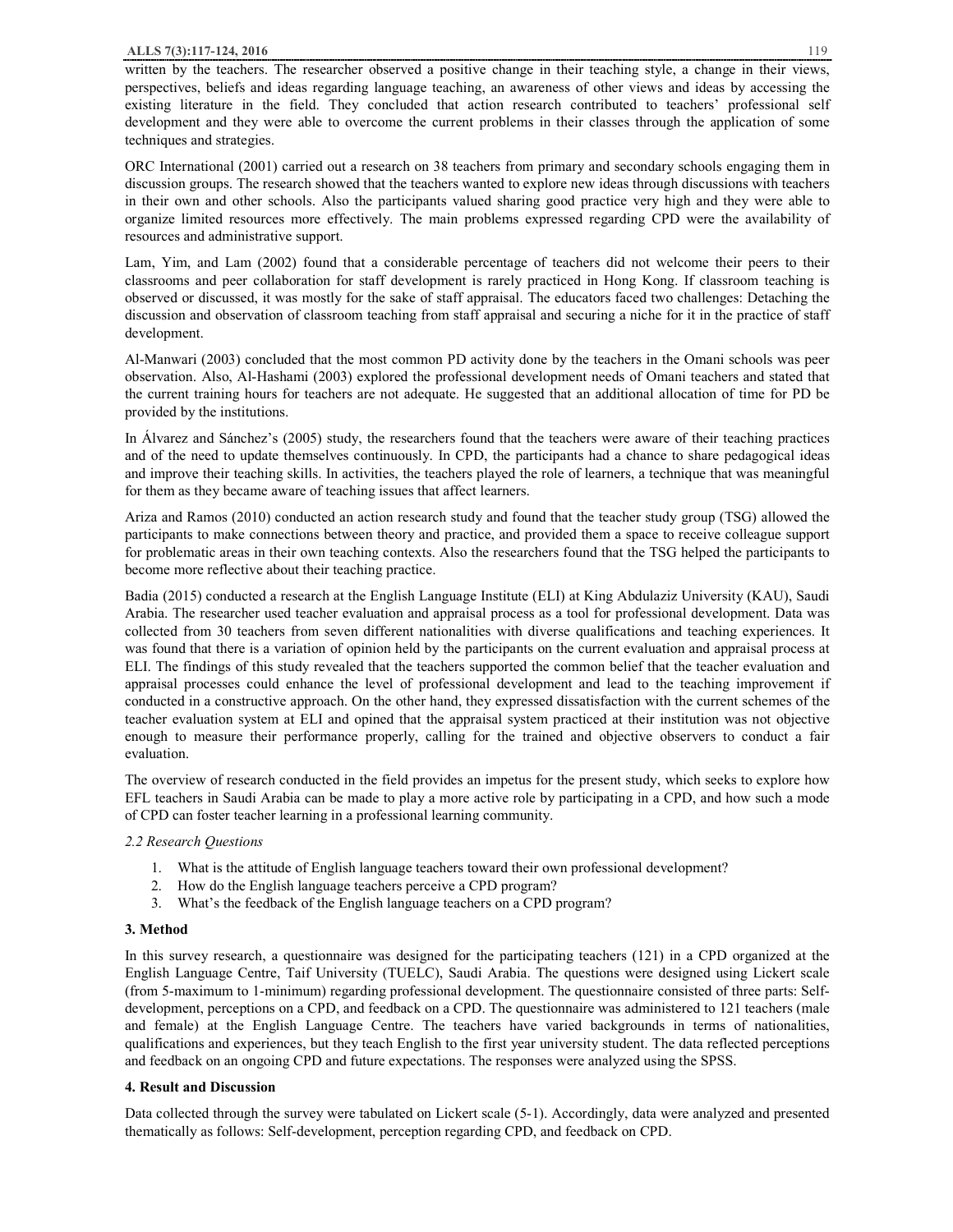*Part A: EFL teaches attitudes toward self-development* 

Table 1. Attitudes toward self-development

| <b>Statements</b>                                                |                                                                                                          | <b>Response (Scale 5-1)</b> |
|------------------------------------------------------------------|----------------------------------------------------------------------------------------------------------|-----------------------------|
| I often engage myself in difference self-development activities: |                                                                                                          |                             |
| a.                                                               | Set my own learning goals to improve myself professionally                                               | 4.42                        |
| b.                                                               | Reflect on my practice as a teacher                                                                      | 4.34                        |
| $c_{\cdot}$                                                      | Seek out professional literature to address my professional learning needs                               | 4.02                        |
| d.                                                               | Approach colleagues to provide me with professional help or guidance                                     | 3.90                        |
| e.                                                               | Provide assistance to a colleague to help them solve a problem and/or<br>improve their teaching practice | 4.16                        |
| f.                                                               | Share new and innovative ideas with my colleagues                                                        | 4.22                        |

The first section focused on different self-development activities adopted by the teachers to improve their teaching as shown in Table 1. Data analysis shows that respondents set their own learning goals to improve professionally (4.43) and reflect on their own teaching practices (4.34). Such teachers have their own purposes for development, and in this process, teacher learning may be enhanced by engaging teachers in professional sharing and critical reflection and by helping them to adapt knowledge to specific contexts. Also, respondents seem to favor sharing new and innovative ideas with their colleagues (4.22) and providing assistance to a colleague helping them to solve a problem or improve their teaching practice (4.16). This attitude reflects a constructivist approach in which teachers are more participative and the development is conducted in a bottom up process in which knowledge is at least partly constructed through engagement with experience, reflection and collaboration. At the same time, participants (4.02) opined that they seek out professional literature to address their professional learning needs. In this regard, self-development bears a great significance for professionals to have an active role in their own development processes. By engaging in professional sharing with their peers, they also build a collaborative culture and foster learning in professional learning communities.

| Part B: EFL teachers' perception regarding CPD |  |  |
|------------------------------------------------|--|--|
|------------------------------------------------|--|--|

Table 2. Perceptions regarding CPD

|   | <b>Statements</b> |                                                                              | <b>Response (Scale 5-1)</b> |
|---|-------------------|------------------------------------------------------------------------------|-----------------------------|
| 2 |                   | How do I perceive the CDP:                                                   |                             |
|   | a.                | Having fun with other teachers                                               | 3.32                        |
|   | b.                | Networking with other teachers                                               | 3.43                        |
|   | c.                | Listening to an expert                                                       | 3.80                        |
|   | d.                | Gaining new ideas to try out in the classroom                                | 3.98                        |
|   | e.                | Being challenged to think creatively and critically as a learner and teacher | 3.66                        |
|   | f.                | Being energized and affirmed to set goals in pursuit of teaching excellence  | 3.58                        |
|   | g.                | Quick fixes to problems or concerns                                          | 3.34                        |
|   | h.                | Instructions from 'experts'                                                  | 3.38                        |
|   | 1.                | Reflecting on my own practice                                                | 3.74                        |
|   | $\mathbf{1}$      | Learning with and from my colleagues                                         | 4.16                        |
|   | k.                | Provide opportunities to apply my learning in my classroom                   | 3.68                        |
|   | 1.                | Certificates as evidence of my learning                                      | 3.60                        |

This section discusses the perceptions of the participating teachers in a CPD as demonstrated in Table 2. Data analysis shows that respondents perceived learning with and from their colleagues (4.16), gaining new ideas to try out in the class (3.98), and listening to an expert (3.80). Their perception reflects collaborative learning and self-directed learning which they seem to believe in, as similarly displayed in section A. The data may reflect their intension and purposes as self-learner, but at the same time they expressed their apprehension regarding the CPD as well. They shared that CPD may provide opportunities to apply their learning in the course (3.68), being challenged to think creatively and critically as a learner as well as a teacher (3.66), and being energized and affirmed to set goals in pursuit of teaching excellence (3.58). This highlights issues relating to the course management, its duration and number of participants. The duration of the CPD is one week and the number of participants reaches 80 (for each gender). It can be observed that the available space may not be enough to cater the needs of such a large group at the same time. This also may hinder the inaction between the trainer and the participants, and among the participants. Further, not all the participating teachers get a chance to share their ideas or reflect upon their teaching during a session. However, they expressed their concerns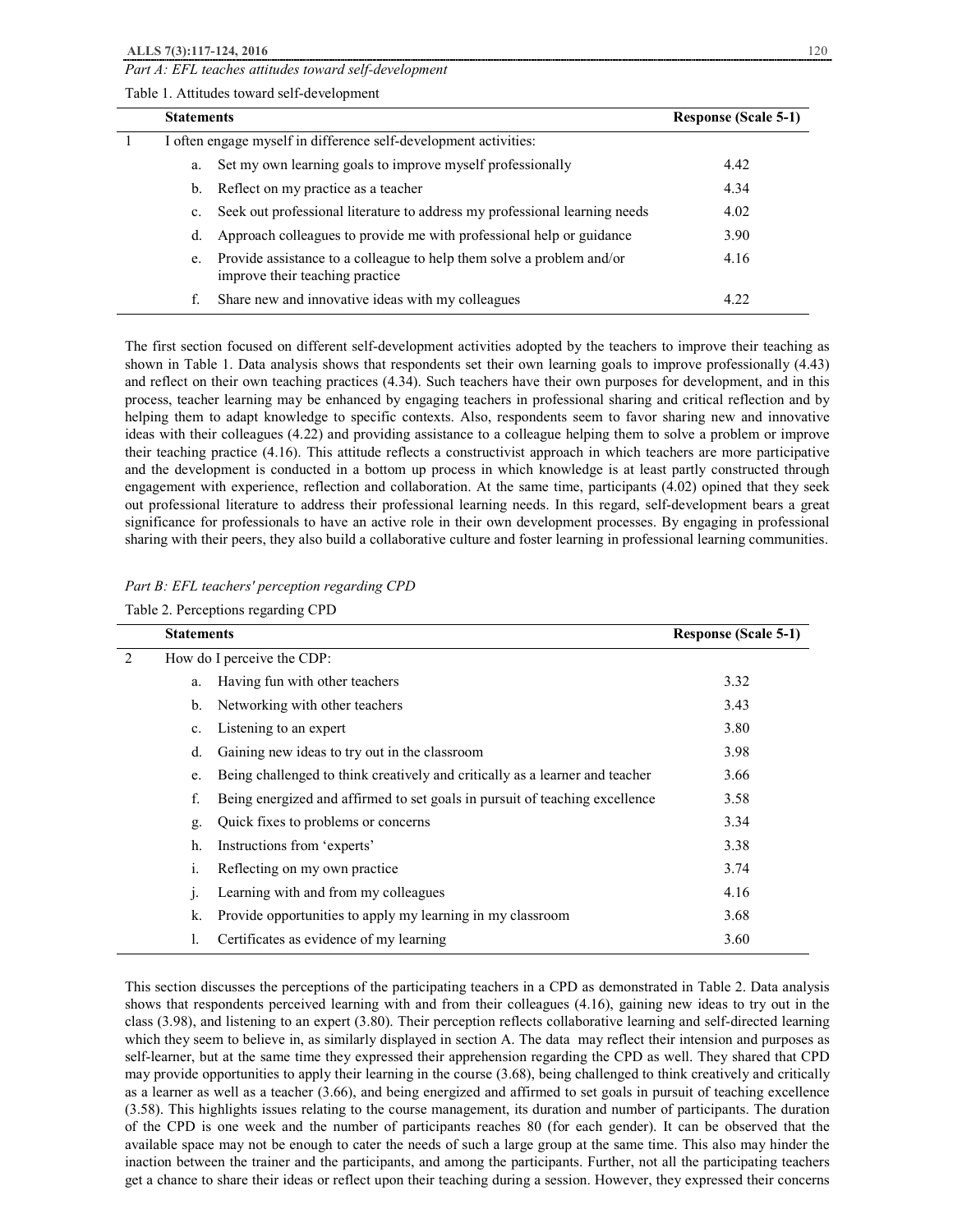regarding networking with colleagues (3.43), instructions from experts (3.38), and quick fixes to their problems/issues (3.34). Such problems may emerge from the course management which was bound to exercise large group distribution, short duration of the workshops, and all that might have resulted in less interaction.

| Part C: Feedback on CPD |  |
|-------------------------|--|
|-------------------------|--|

Table 3. Feedback on CPD

|                | <b>Statements</b>                                                                                            | <b>Response (Scale 5-1)</b> |
|----------------|--------------------------------------------------------------------------------------------------------------|-----------------------------|
| $\overline{3}$ | The CDP is very important in developing my teaching skills.                                                  | 3.78                        |
| $\overline{4}$ | The CPD has covered a wide range of ELT themes.                                                              | 3.68                        |
| 5              | Activities carried out during the CPD are effective.                                                         | 3.30                        |
| 6              | The CPD includes a variety of activities designed for adult learners.                                        | 3.28                        |
| 7              | CPD provided a change to learn with and from my colleagues.                                                  | 3.80                        |
| 8              | The CPD includes continuous support and follow-up activities.                                                | 3.12                        |
| 9              | The CPD expects changes in teachers' classroom practices.                                                    | 3.54                        |
| 10             | The CPD provides challenging changes in knowledge, skills, attitudes, and beliefs<br>of participants.        | 3.50                        |
| 11             | The learning climate of PD activities is collaborative, informal, and respectful.                            | 3.62                        |
| 12             | The program leader is knowledgeable and has credibility with the participants.                               | 3.86                        |
| 13             | All CPD activities include theory, demonstration, practice with feedback, and<br>coaching.                   | 3.44                        |
| 14             | The CPD has a research base similar to the ELC situation, community and context.                             | 3.28                        |
| 15             | A norm of experimentation exists which permits educators to try on new<br>instructional practices.           | 3.44                        |
| 16             | Every teacher continues to refine their skills and knowledge.                                                | 3.58                        |
| 17             | Leadership advocates, encourages, and supports professional development through<br>incentives and resources. | 3.50                        |
| 18             | CPD is aligned with ELC strategic plan including mission, goal and objectives.                               | 3.46                        |
| 19             | The faculty has ongoing discussion groups on professional development issues.                                | 3.36                        |
| 20             | Teachers have regular and equal access to professional development programs.                                 | 3.68                        |
| 21             | The CPD approach has both long-term and short term goals tied to ELC<br>improvement plan.                    | 3.78                        |
| 22             | I model continuous upgrading of my own professional development and leadership<br>skills.                    | 4.00                        |

As displayed in Table 3, last section of the questionnaire focused on the feedback on the CPD. Majority of the teachers opined that they model continuous upgrading of their professional and leadership skills (4.00). This reflects their motivational level and a quest for self-development. They also appreciated the role of the CPD coordinator (3.86). They conveyed that the CPD provided them with a chance to learn with and from their colleagues (3.80), realized CPD's importance in developing their teaching skills (3.78), acknowledged regularity and accessibility to CPDs (3.68), covered a wide range of ELT themes (3.68), and learning environment was collaborative, informal, and respectful (3.62). Most importantly, the CPD had both long and short term goals tied to the TUELC improvement plan (3.78).

To some extent, respondents were of the view that all the teachers continued to refine their skills and knowledge (3.58), CPD expects changes in their classroom practice (3.54), and the CPD provided them challenging change in their knowledge, skills, attitudes, and beliefs (3.50). The reason may be due to the varied educational backgrounds and teaching experiences of teachers from different countries. Besides, their motivational level may be different. Participants also expressed that the leadership advocates, encourages, and supports professional development through incentives and resources (3.50). Though the institutional support was there, but there were concerns regarding incentives and resources after bringing in a change into their classroom teaching and student learning.

From another perspective, respondents expressed their concern on various aspects of the CPD which may be classified into three categories: Institutional policies and support, indigenization of activities carried out during the CPD, and follow-up activities. Regarding the institutional policies, the respondents mentioned that CPD is aligned with the TUELC strategic plan (3.46), and CPD has a research base similar to the TUELC situation, community, and context (3.28). This reflects that either the participants are not acquainted with the institutional policies or do not take an active part in the institutional activities for students and community. Other reasons could be the university scattered campuses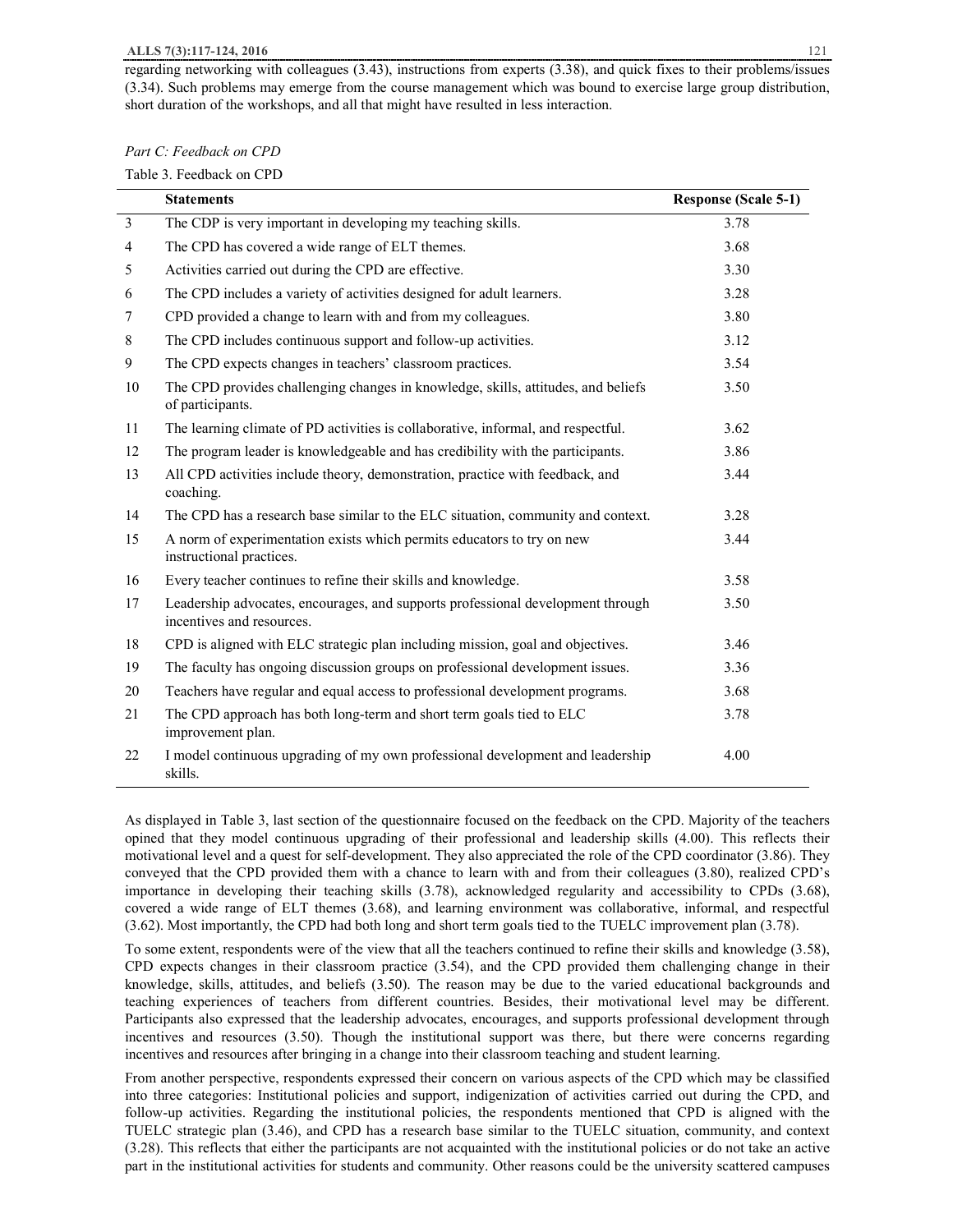#### **ALLS 7(3):117-124, 2016** 122

around city as well as the teachers being over-burdened with academic activities. The second issue raised by the participants was indigenization of activities carried out during the CPD. They commented that all CPD activities included theory, demonstration, practice with feedback, and coaching (3.44). As the duration of the CPD is one-week, the presenters' focus is on demonstration and they may not have enough time to explain aspects related to theoretical bases and or to perhaps practice with feedback, and coaching. To resolve this issue, it might be suggested that the duration of the CPD be extended.

The current study results also reveal that there is a sort of apprehension expressed by the participants regarding the effectiveness of the activities (3.30), and variety of activities designed for adult learners (3.28). Such concern might be attributed to the participants' varied educational backgrounds and experiences. Respondents also expressed their concern regarding follow-up activities. They mentioned that there is a norm of experimentation which permits them to try on new instructional practices (3.44), presence of ongoing discussion groups (3.36), and availability of continuous support and follow-up activities (3.12). The norm of follow-up seems missing or less-practiced.

# **5. Conclusion**

The present research focused on the attitudes and perceptions of English language teachers toward professional development, activities, and obstacles which may hinder change or growth. The data collected through a questionnaire, responded to by the participants of a CPD, reflected that the teachers were aware of professional development as a need of the hour and indispensible to their academic and management skills. Majority of the teachers reflected that they set their goals to improve professionally and reflect upon their teaching, so they believed in teamwork and collaboration as well. Findings of the present study revealed that the CPD was essentially perceived as a learning activity, a challenge to think creatively and critically as a learner and as a teacher, and learning with and from their colleagues. However, respondents expressed their concerns regarding networking with colleagues, instructions from the experts, and discussion to help them in solving their classroom issues based on their impression of short duration of the CPD, large number of participants and seating arrangements.

After attending the CPD, in their feedback, the participants of the current study reiterated upgrading their professional and leadership skills realizing the importance of CPD in developing their teaching skills. They acknowledged that CPD provided them with a challenging change in their knowledge, skills, attitudes, and beliefs. Based on findings, there were CPD related demanding issues which needed urgent attention. These issues included concerns about institutional policies and support, indigenization of activities carried out during the CPD, and follow-up activities.

## *5.1 Suggestions*

- CPD organizers and teacher educator should conduct a careful need analysis before designing and implementing professional development programs for language teachers.The need analysis should focus on teachers' beliefs about language teaching, what they know, and what they would like to know.
- Teacher educators must consider that theory and practice have a reciprocal relationship and both have a positive impact on teachers and their teaching. As such, a CPD may include theoretical input responding to the needs and which has to be identified in the need analysis prior to starting a CPD program with appropriate provision of explicit activities for teachers to discuss issues around theoretical underpinnings.
- CPD activities may combine both, theory and practice, to address planning and implementing teaching ideas and it may have follow-up sessions for reflection.
- There should be a close coordination between the teacher educators and the participants of a CPD to ensure a collaborative environment and active participation.
- There may be a systematic process of class observation which may help the teacher educator to monitor a teacher's progress while he or she is attending a CPD.
- The CPD objectives and activities may be aligned with the institutional policies. The institution needs to introduce a norm of experimentation permitting teachers to try on new instructional practices in their classroom.
- There should be discussion groups providing a chance to the teachers to share their ideas as a continuous support and follow-up activities.

## **References**

Al-Manwari. Z. (2003). *Peer Observation in cycle one schools in some Omani regions: Proposal*. MA Dissertation. Sultan Qaboos University, Oman.

Al-Hashami, R. (2003). *The training needs for Arabic teachers in secondary schools*. MA Dissertation. Sultan Qaboos University, Oman.

Álvarez, G., & Sánchez, C. (2005). Teachers in a public school engage in a study group to reach general agreements about a common approach to teaching English. *PROFILE Issues in Teachers' Professional Development*, 6(1), 119-132.

Ariza, J., & Ramos, D. (2010). *The pursuit of professional development through a teacher study group* (Unpublished master's thesis). Universidad de Caldas, Manizales.

Atikler, A. (1997). *The role of action research in self-development of an ELT teacher: A descriptive case study*. Unpublished master's thesis, Bilkent University, Ankara.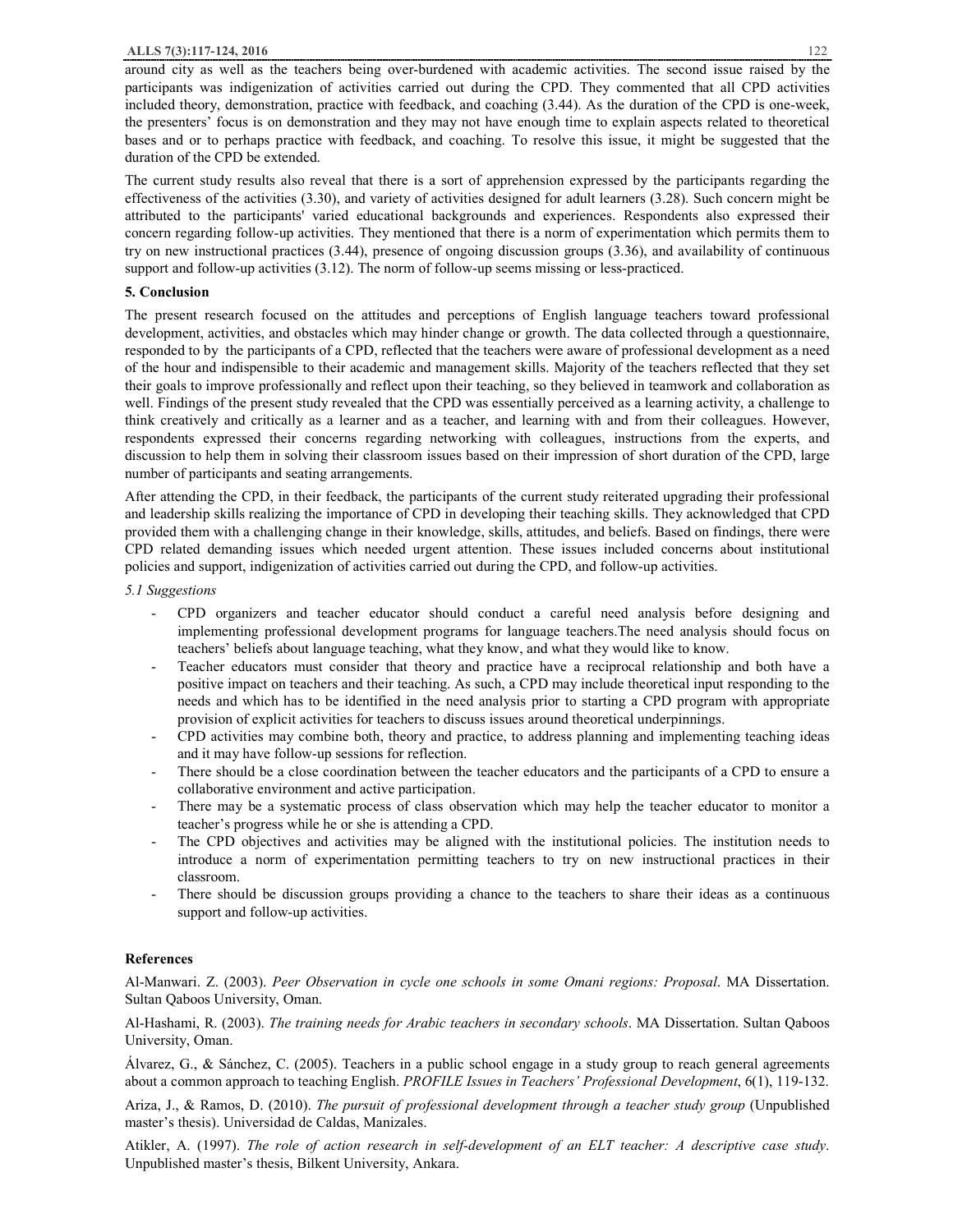Badia M. H. (2015). Teacher Evaluation as a Tool for Professional Development: A Case of Saudi Arabia. *Advances in Language and Literary Studies*.Vol.6 No. 5. 97-103

Bailey, K. (1992). The processes of innovation in language teacher development: What, why and how teachers change. In J. Flowerdew, M. Brock, & S. Hsia (Eds.), *Perspectives on second language teacher education* (pp. 253-282). Hong Kong, China: City Polytechnic of Hong Kong.

Bailey, K., Curtis, A. &Nunan, D. (2001). *Pursuing professional development: the self as source.* Boston, MA: Heinle&Heinle.

Bailey, K. M., Curtis, A., and Nunan, D. (1998). Undeniable insights: The collaborative use of three professional development practices. *Tesol Quarterly*, 32(3), 159-169.

Darling-Hammond, L, & McLaughlin, M.W. (1995). *Policies that support professional development in an era of reform*. Phil Delta Kappan, 76(8), 597-604.

David H., Olwen M., Janis J., Mary L., and Anne C. (2003). *Teachers' Perceptions of Continuing Professional Development*. Nottingham: Queen's Printer

Day, C. (1999). *Developing teachers: The challenges of lifelong learning*. London: Falmer Press.

Díaz-Maggioli, G. (2004). *Teacher-centered professional development*. Alexandria, VA: ASCD Publications.

Freeman, D. (1989). Teacher training, development, and decision making: A model of teaching and related strategies for language teacher education. *TESOL Quarterly*, 23(1), 27-45.

Fullan, M., & Hargreaves, A. (2002). *Teacher development and educational change*. New York: Routledge.

Giraldo, F. (2014). The impact of a professional development program on English language teachers' classroom performance. *PROFILE Issues in Teachers' Professional Development*, 16(1), 63-76.

Golding, L., & Gray, I. (2006). *Continuing professional development for clinical psychologists: A practical handbook.* Oxford: Blackwell Publishing

Hargreaves, A., and Fullan, M. G. (Eds.). (1992). *Understanding teacher development*. New York: Teachers College Press, Columbia University.

Hargreaves, A., &Fullan, M. (1998). *What's worth fighting for out there*. New York: Teachers College.

Hayes, D. (2000). Cascade training and teachers' professional development. *ELT Journal*, 54(2), 135-145.

Jackson, P. W. (1992). Helping teachers develop. In A. Hargreaves and M. G. Fullan (Eds.), *Understanding teacher development*. New York: Teachers College Press, 62-74.

Jacobs, G., & Farrell, T.S.C. (2001). Paradigm shift: Understanding and implementing change in second language education. *TESL EJ*, 5(1).

Jasper, M. (2006). *Professional development, reflection, and decision-making*. Oxford: Blackwell Publishing.

Karaaslan, A.D. (2003). *Teachers' perceptions of self-initiated professional development: A case study on Bakent University English Language teachers*. Unpublished master thesis submitted at Middle East Technical University. Retrieved on 30 August 2015 from https://etd.lib.metu.edu.tr/upload/1217736/index.pdf

Kerka, S. (2003). *Does adult educator professional development make a difference: Myths and realities*. Washington: ERIC Publications.

Lam, S., Yim, P., and Lam, T. W. (2002). Transforming school culture: Can true collaboration be initiated? *Educational Research*, 44(2), 181-195).

Lau, K. L. (2006). Implementing strategy instruction in Chinese language classes: A school-based Chinese reading strategy instruction program. *Educational Research*, 48(2), 195-209.

Little, J.W. (1993).Teachers' professional development in a climate of educational reform. *Educational Evaluation and Policy Analysis*, 15(2), 129-151.

Luke, A., &McArdle, F. (2009).A model for research-based state professional development policy. *Asia-Pacific Journal of Teacher Education*, 37(3), 231-251.

Muijs, D., & Harris, A. (2003). Teacher leadership – Improvement through empowerment? An overview of the literature. *Educational management administration and leadership*, 31, 437-448.

ORC International (2001) *Time Well Spent: Work that teachers value*. London: Association of Teachers and Lecturers.

Özdemir, P. (2001). *The effectiveness of action research as a teacher development tool: A case study*. Unpublished master's thesis, METU, Ankara.

Rényi, J. (1998). Building learning into teaching job. *Educational Leadership*, 55(5), 70-74.

Richards, J. C., & Farrell, T. S. C. (2005). *Professional development for language teachers: Strategies for teacher learning.* Cambridge, UK: Cambridge University Press.

Shang, H.F. (2010). Reading strategy use, self-efficacy and EFL reading comprehension. *Asian EFL Journal*, 12(2), 18- 42.